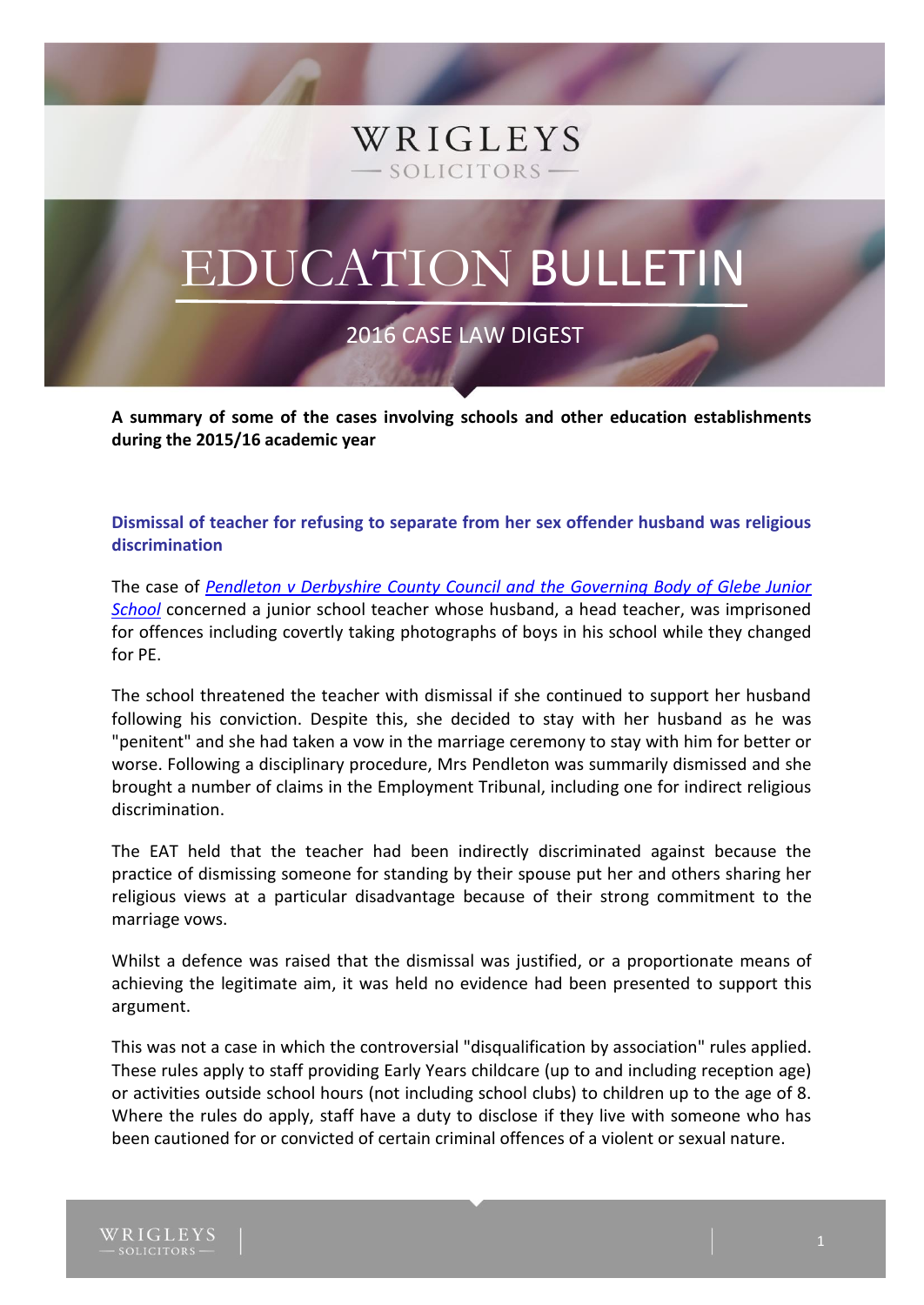## **Disclosure of spent convictions when applying for work with children may breach right to privacy**

\_\_\_\_\_\_\_\_\_\_\_\_\_\_\_\_\_\_\_\_\_\_\_\_\_\_\_\_\_\_\_\_\_\_\_\_\_\_\_\_\_\_\_\_\_\_\_\_\_\_\_\_\_\_\_\_\_\_\_\_\_\_\_\_\_\_\_\_\_\_\_\_\_\_\_

In *[R \(on the application of P\) v Secretary of State for Justice](http://www.bailii.org/ew/cases/EWHC/Admin/2016/89.html)* a prospective teaching assistant successfully challenged the rules on disclosing spent convictions on the basis that they are in breach of the right to respect for privacy under the European Convention on Human Rights (the Convention).

As a general rule, spent convictions and cautions do not have to be disclosed to a prospective employer unless the candidate is seeking work in an "excepted" occupation, such as working with children. In that case, a DBS check will be required and this will list all previous convictions, including spent convictions. An applicant for a role in an excepted occupation can also be asked if they have any spent convictions.

Since 2013, the rules have been amended to filter out from the DBS check *single* historic convictions for non-violent, non-sexual offences with no custodial or suspended sentence. A job applicant for a role in an excepted occupation with *more than one* spent conviction, however, must disclose all spent convictions regardless of the nature of the offence, the penalty imposed or when the offence took place.

This case concerned a teaching assistant who was convicted of theft and of a further offence of failing to appear in court, both in 1999. Because she had more than one spent conviction, each was disclosable when she applied for teaching assistant roles.

The High Court found that the rules were incompatible with the Convention. A public authority can only interfere with the right to respect for privacy in certain circumstances. The judges decided that the current rules take a blanket approach and do not allow for the proportionality of the interference with the right to respect for privacy in a particular case to be tested.

**Teacher training students can bring discrimination claims against a placement school in the employment tribunal**

\_\_\_\_\_\_\_\_\_\_\_\_\_\_\_\_\_\_\_\_\_\_\_\_\_\_\_\_\_\_\_\_\_\_\_\_\_\_\_\_\_\_\_\_\_\_\_\_\_\_\_\_\_\_\_\_\_\_\_\_\_\_\_\_\_\_\_\_\_\_\_\_\_\_\_

A recent Court of Appeal case has closed a gap in discrimination law for students undertaking vocational training. Previously, trainee teachers and other students on placements could only bring discrimination claims in the County Court against the higher or further education institution at which they are a student. They could not bring a claim against the placement provider.

*[Blackwood v Birmingham & Solihull Mental Health NHS Foundation Trust](http://www.bailii.org/ew/cases/EWCA/Civ/2016/607.html)* concerned an indirect discrimination claim brought by a student at Birmingham City University whose placement with an NHS Trust was terminated by the NHS Trust because she was unable to work the required shifts due to her childcare responsibilities. An employment tribunal had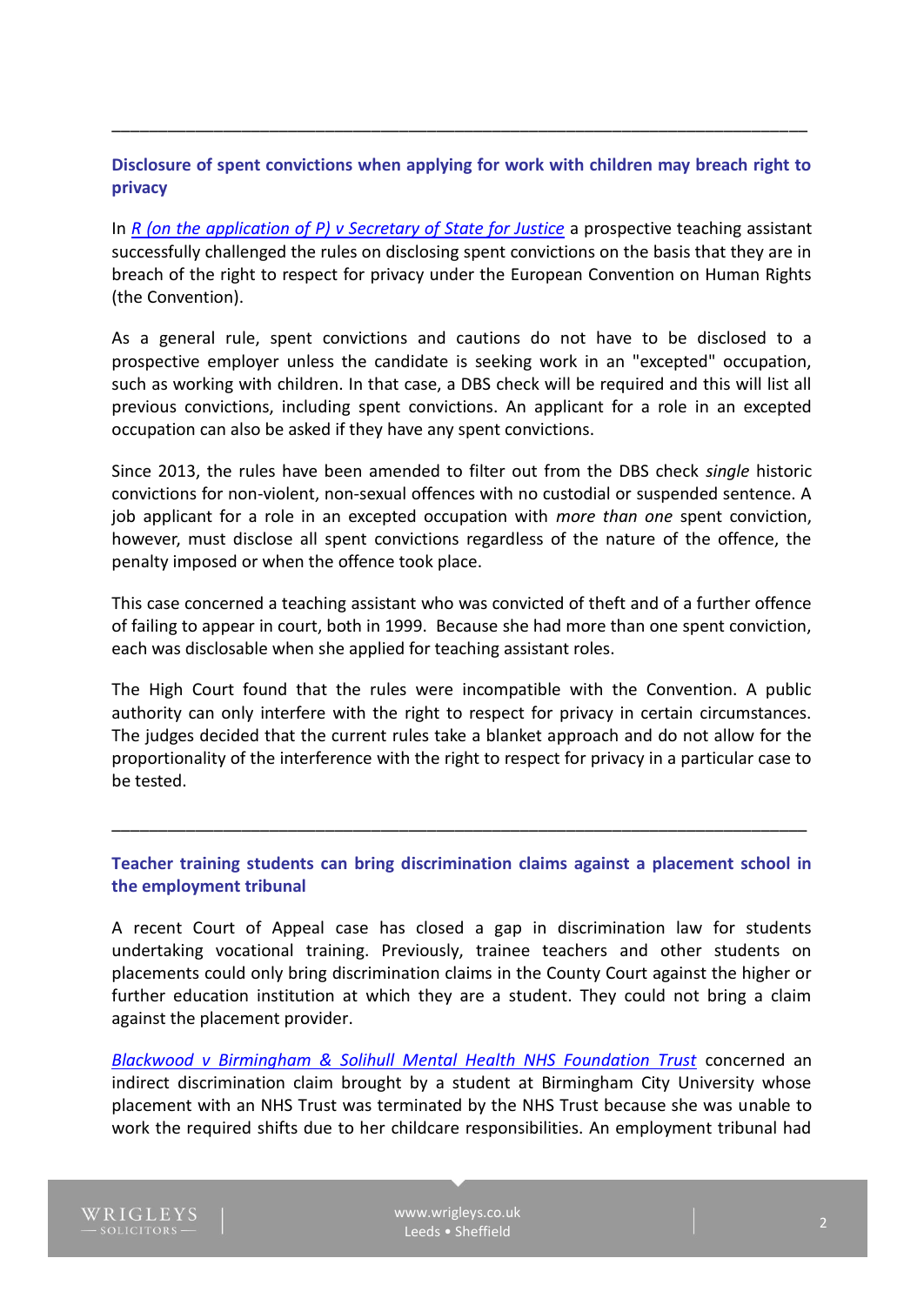dismissed her claim because it had no jurisdiction to hear it but the Court of Appeal held that Parliament could not have intended placed students to be barred from bringing a discrimination claim against the placement host and read words into the Equality Act 2010 in the light of European discrimination directives in order to close this legal loophole.

Schools which offer teacher training student placements should be aware that a student on placement can now bring discrimination claims against the school in the employment tribunal.

**Disclosure of rape acquittal in enhanced DBS check was not a breach of a teacher's human rights**

\_\_\_\_\_\_\_\_\_\_\_\_\_\_\_\_\_\_\_\_\_\_\_\_\_\_\_\_\_\_\_\_\_\_\_\_\_\_\_\_\_\_\_\_\_\_\_\_\_\_\_\_\_\_\_\_\_\_\_\_\_\_\_\_\_\_\_\_\_\_\_\_\_\_\_

Schools will be aware that a job which entails working with children or vulnerable adults requires an enhanced DBS check. This will include disclosure of spent and unspent convictions and cautions, police reprimands and warnings and other "relevant police information" (information which a chief officer of police reasonably believes to be relevant given the purpose for which the DBS check is being made).

*[R\(AR\) v Chief Constable of Greater Manchester Police](http://www.bailii.org/ew/cases/EWCA/Civ/2016/490.html)* concerned a qualified teacher who applied for a series of teaching jobs which required an enhanced DBS check. The teacher had been acquitted on a charge of alleged rape. The fact of this acquittal was disclosed as "relevant police information".

The teacher claimed that his right to be presumed innocent under Article 6 of the European Convention on Human Rights (the Convention) and his right to respect for his private life under Article 8 of the Convention had been breached. Both of these human rights can be interfered with by a public authority in certain circumstances.

The High Court found that neither of these human rights had been breached. Upholding this decision, the Court of Appeal stated that disclosing an acquittal did not suggest that the applicant was guilty of the offence and the difficult balance between protecting vulnerable people and interfering with the right to respect for privacy had been correctly considered by the High Court.

Those working in education may take comfort from this decision given the importance of safeguarding young and vulnerable people in their care. However, schools should be aware that acquittals will not automatically be disclosed. Where the allegations are less serious, more historic or considered not to be relevant to the role, the police may take the decision not to disclose.

### **School's "managing out" of long-serving teacher was unfair constructive dismissal but was not indirect age discrimination**

\_\_\_\_\_\_\_\_\_\_\_\_\_\_\_\_\_\_\_\_\_\_\_\_\_\_\_\_\_\_\_\_\_\_\_\_\_\_\_\_\_\_\_\_\_\_\_\_\_\_\_\_\_\_\_\_\_\_\_\_\_\_\_\_\_\_\_\_\_\_\_\_\_\_\_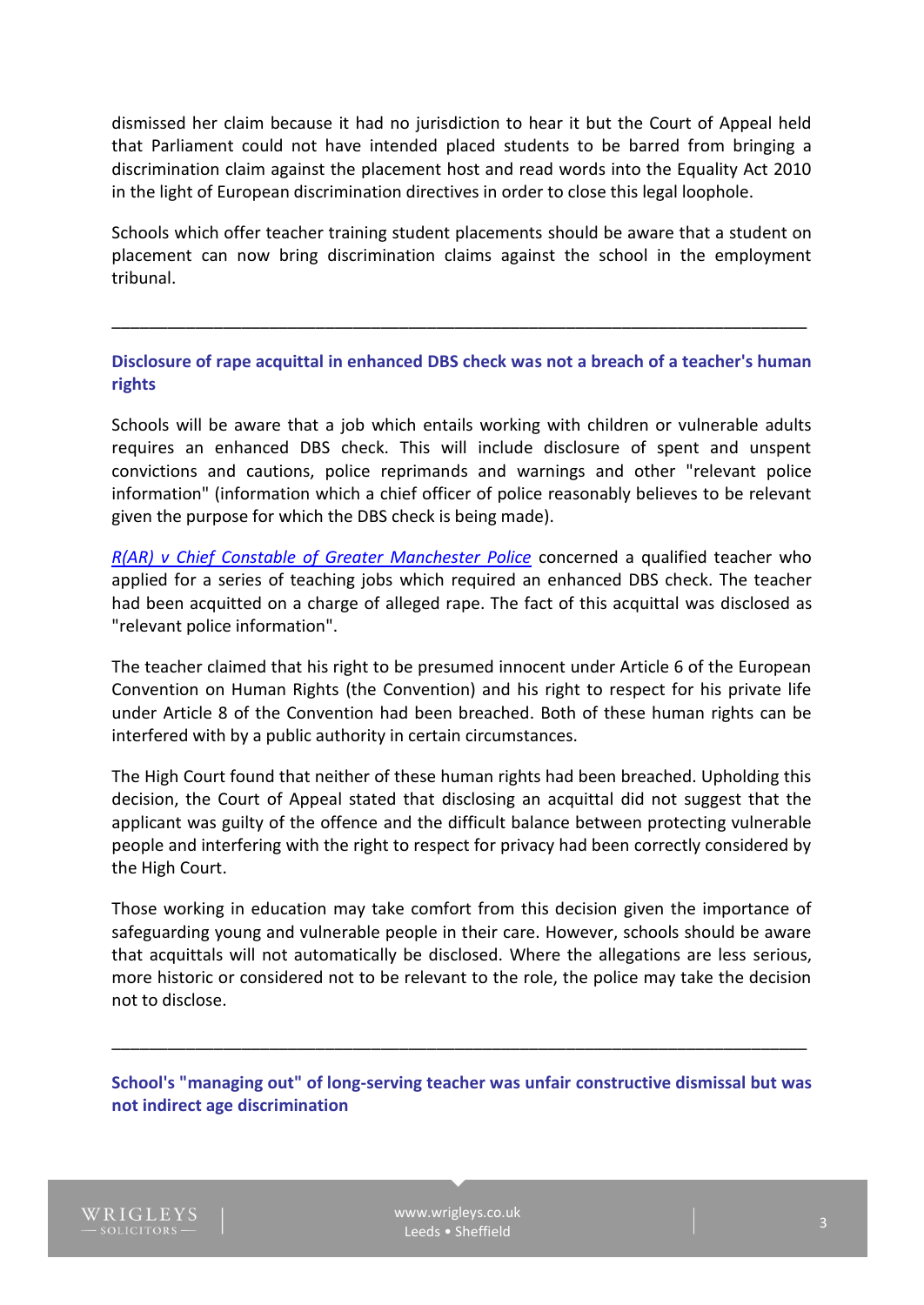In *[Bethnal Green and Shoreditch Education Trust v Dippenaar](http://www.bailii.org/cgi-bin/format.cgi?doc=/uk/cases/UKEAT/2015/0064_15_2110.html&query=(title:(+dippenaar+)))*, the EAT considered whether a 39 year old PE teacher had been unfairly constructively dismissed and indirectly discriminated against by being managed out and replaced with a younger teacher.

Ms Dippenaar had 13 years' teaching experience and had been highly-rated in internal and external evaluations. Her new Head of Faculty, however, decided that she was performing poorly. Ms Dippenaar felt that she was being "managed out" and offered to leave. She brought a claim for constructive unfair dismissal and age discrimination, arguing that the school had pushed her out with a view to replacing her with a younger and less expensive teacher.

The EAT upheld the Employment Tribunal's finding that the teacher had been unfairly constructively dismissed but overturned a finding of indirect discrimination. It held that the tribunal had failed to establish the existence of a practice of replacing more experienced teachers with less experienced ones as it had not examined evidence on this point but had rather relied upon unclear statistical evidence and "rumours" of the practice in witness evidence.

This case also includes interesting comment on how far a tribunal can go in questioning the judgment of a professional in evaluating a colleague. The EAT stated that often such evaluation will not be suitable for examination by the tribunal and that judges must always remain aware that they are "not Ofsted inspectors".

#### **EAT rules Tribunal wrongly awarded school site controller over £80,000 for unpaid NMW**

\_\_\_\_\_\_\_\_\_\_\_\_\_\_\_\_\_\_\_\_\_\_\_\_\_\_\_\_\_\_\_\_\_\_\_\_\_\_\_\_\_\_\_\_\_\_\_\_\_\_\_\_\_\_\_\_\_\_\_\_\_\_\_\_\_\_\_\_\_\_\_\_\_\_\_

Recent case law has shown that workers on a "sleep-in" or "stand-by" shift may be found to be actually working and so to be entitled to have these hours taken into account when calculating NMW.

The case of *[The Governing Body of Binfield Church of England Primary School v Roll](http://www.bailii.org/cgi-bin/format.cgi?doc=/uk/cases/UKEAT/2016/0129_15_1801.html&query=%28title:%28+binfield+%29%29)*, concerned, a site controller at the school. Mr Roll worked contractual shifts but was required to be available at night and weekends to respond to emergencies. He was given subsidised accommodation on site and it was recognised that his presence acted as a deterrent to intruders.

Mr Roll claimed he was required by contract to live on site and to be available 24 hours a day, 7 days a week. He stated that he was actually working for the whole of this time regardless of whether he was at home or carrying out tasks under his contract. The Employment Judge agreed with this analysis and awarded him £81,532.37 in unpaid salary based on NMW over a number of years.

The EAT disagreed and held that the Tribunal had failed to take into account the following: Mr Roll was allowed to leave the school site outside his core shift hours (as long as he did not go too far away); he was able to attend social functions away from the site; if he gave 14 days' notice, he could be away from his accommodation over the weekend; his presence on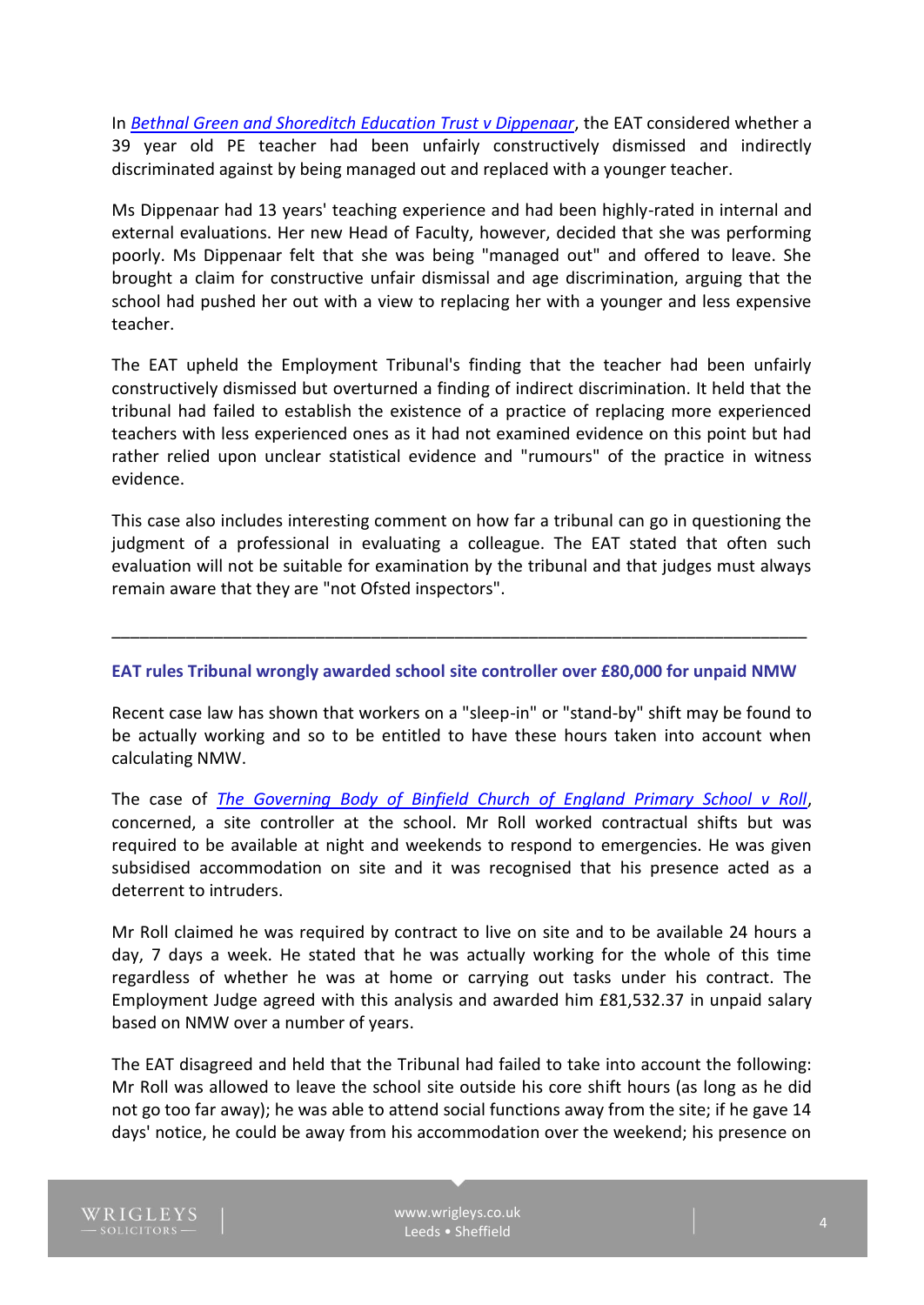site was not fulfilling any statutory obligation of the school to have someone present on site; and Mr Roll was not in fact disciplined for being off site outside his shifts (although he may have been disciplined for not responding to emergency calls).

\_\_\_\_\_\_\_\_\_\_\_\_\_\_\_\_\_\_\_\_\_\_\_\_\_\_\_\_\_\_\_\_\_\_\_\_\_\_\_\_\_\_\_\_\_\_\_\_\_\_\_\_\_\_\_\_\_\_\_\_\_\_\_\_\_\_\_\_\_\_\_\_\_\_\_

#### **Teacher suffered detriments over a series of fixed-term contracts**

The case of *[Ibarz v University of Sheffield](http://www.bailii.org/uk/cases/UKEAT/2015/0018_15_2306.html)*, Mr Ibarz worked as a teacher of Spanish and Latin American studies at the University of Sheffield over a period of nine years. He taught specific modules lasting a few weeks each, with regular and some lengthy gaps over holiday periods during which he was not contracted to work. Following the expiry of the last of these contracts, Mr Ibarz brought claims alleging detriments relating to holiday pay, regrading, pay progression and access to pension and wages.

The employment tribunal found that Mr Ibarz was out of time for all claims save for those relating to his most recent contract. The EAT disagreed, ruling that detriments which are suffered during a series of separate contracts can form "a series of similar acts".

Employers should take note that those employed under a number of fixed-term contracts with gaps between each may still bring detriment claims under the Fixed-Term Employees Regulations for losses dating back to earlier contracts, as long as the claim is brought within three months of the most recent contract.

\_\_\_\_\_\_\_\_\_\_\_\_\_\_\_\_\_\_\_\_\_\_\_\_\_\_\_\_\_\_\_\_\_\_\_\_\_\_\_\_\_\_\_\_\_\_\_\_\_\_\_\_\_\_\_\_\_\_\_\_\_\_\_\_\_\_\_\_\_\_\_\_\_\_\_

#### **ADHD will not necessarily be a disability under Equality Act**

In *[JC v Gordonstoun Schools Ltd](http://www.bailii.org/scot/cases/ScotCS/2016/%5b2016%5dCSIH32.html)*, the Additional Support Needs Tribunal for Scotland (equivalent to the SEND Tribunal in England and Wales) considered whether a school pupil's ADHD was a disability under the Equality Act 2010.

The pupil was a boarder and was caught having sexual intercourse with another student. She was permanently excluded by the school. The pupil's mother brought a claim to the Tribunal, arguing that the exclusion was disability discrimination.

Both the Tribunal and the Court of Session on appeal agreed that the pupil's ADHD was not a disability because it did not fall into the Equality Act definition. That is, the condition did not have a substantial and long term adverse effect on the pupil's ability to carry out normal day to day activities. While it was acknowledged that the condition affected the pupil's social skills, these were found to be in the "normal range". Furthermore, no link was found between the sexual act and the ADHD, so the claim of discrimination because of something arising from disability would not have succeeded even if the pupil had been found to be disabled.

The SEND Tribunal will similarly consider the impact of a condition on a pupil when deciding if it qualifies as a disability. Each case is determined on its own facts, including the impact of